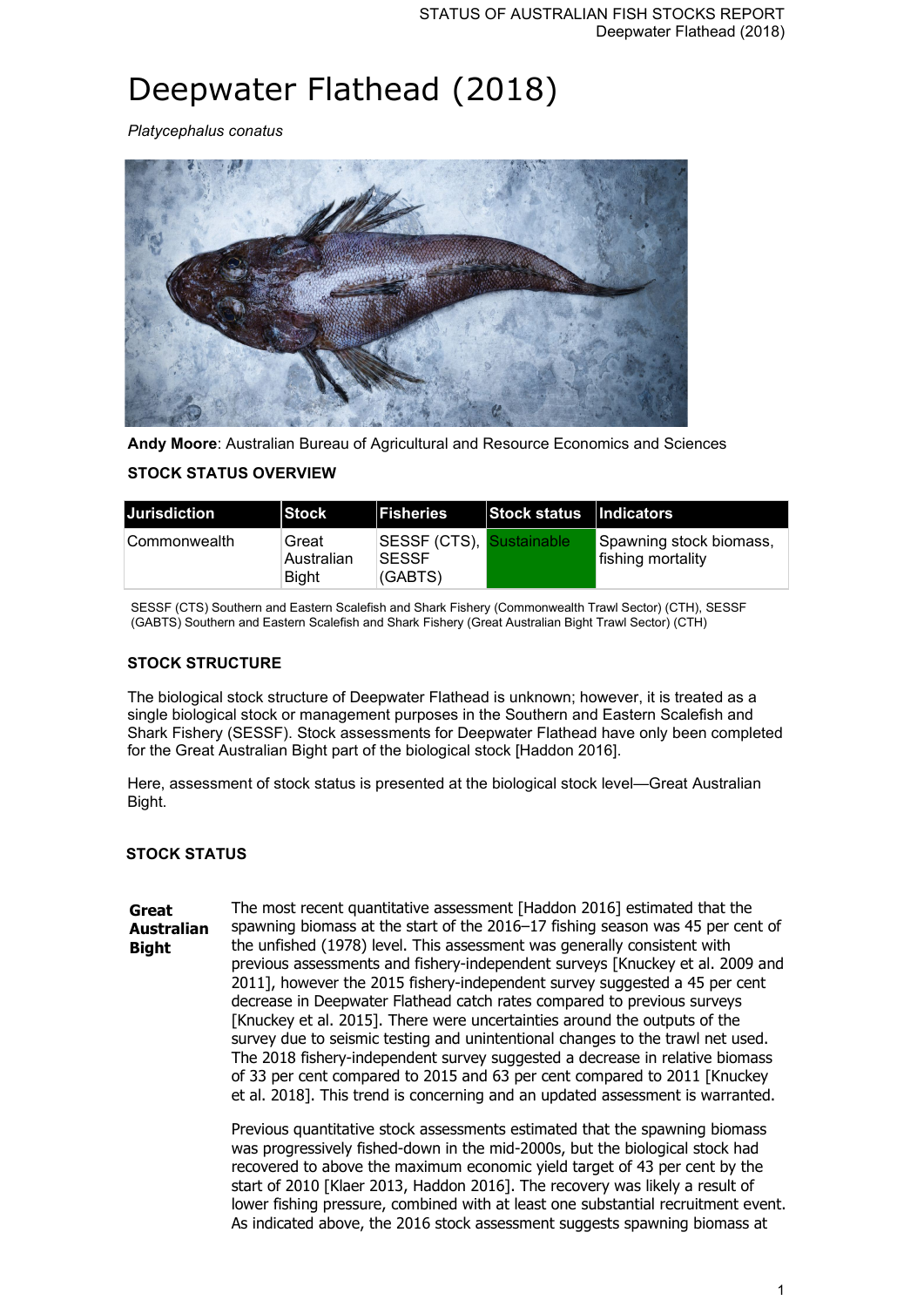the start of 2016–17 to be 45 per cent of the unexploited biomass. The stock is not considered to be recruitment impaired [Moore and Mobsby 2018].

The biologically-derived [Haddon 2016] recommended biological catch (RBC) was used to set a total allowable catch (TAC) for the SESSF Great Australian Bight Trawl Sector (Commonwealth) for the 2017–18 fishing season at 1 128 tonnes (t). Landed catch of Deepwater Flathead from this fishery in the 2017–18 fishing season was 548 t [Moore and Mobsby 2018]. The SESSF Commonwealth Trawl Sector also landed 67 t, leading to a combined catch that was below the RBC. The level of discards for this species was low in 2017 [Castillo-Jordan et al. 2018]. This level of fishing mortality is unlikely to cause the stock to become recruitment impaired [Moore and Mobsby 2018].

On the basis of the evidence provided above, the Great Australian Bight biological stock is classified as a **sustainable stock**.

#### **BIOLOGY**

**Deepwater Flathead biology** [Kailola et al. 1993, Stokie and Krusic-Golub 2005, Stokie and Talman 2003]

| Species            | Longevity / Maximum Size                                | Maturity (50 per cent)                                  |
|--------------------|---------------------------------------------------------|---------------------------------------------------------|
| Deepwater Flathead | Females ~26 years, 820 mm<br>TL Males ~19 years, 590 mm | Females 5–6 years, 430 mm<br>TL Males 4-5 years, 430 mm |

### **DISTRIBUTION**



Distribution of reported commercial catch of Deepwater Flathead

#### **TABLES**

| <b>Commercial</b><br><b>Catch Methods</b> | <b>Commonwealth</b> |
|-------------------------------------------|---------------------|
| <b>Danish Seine</b>                       |                     |
| <b>Demersal Pair</b>                      |                     |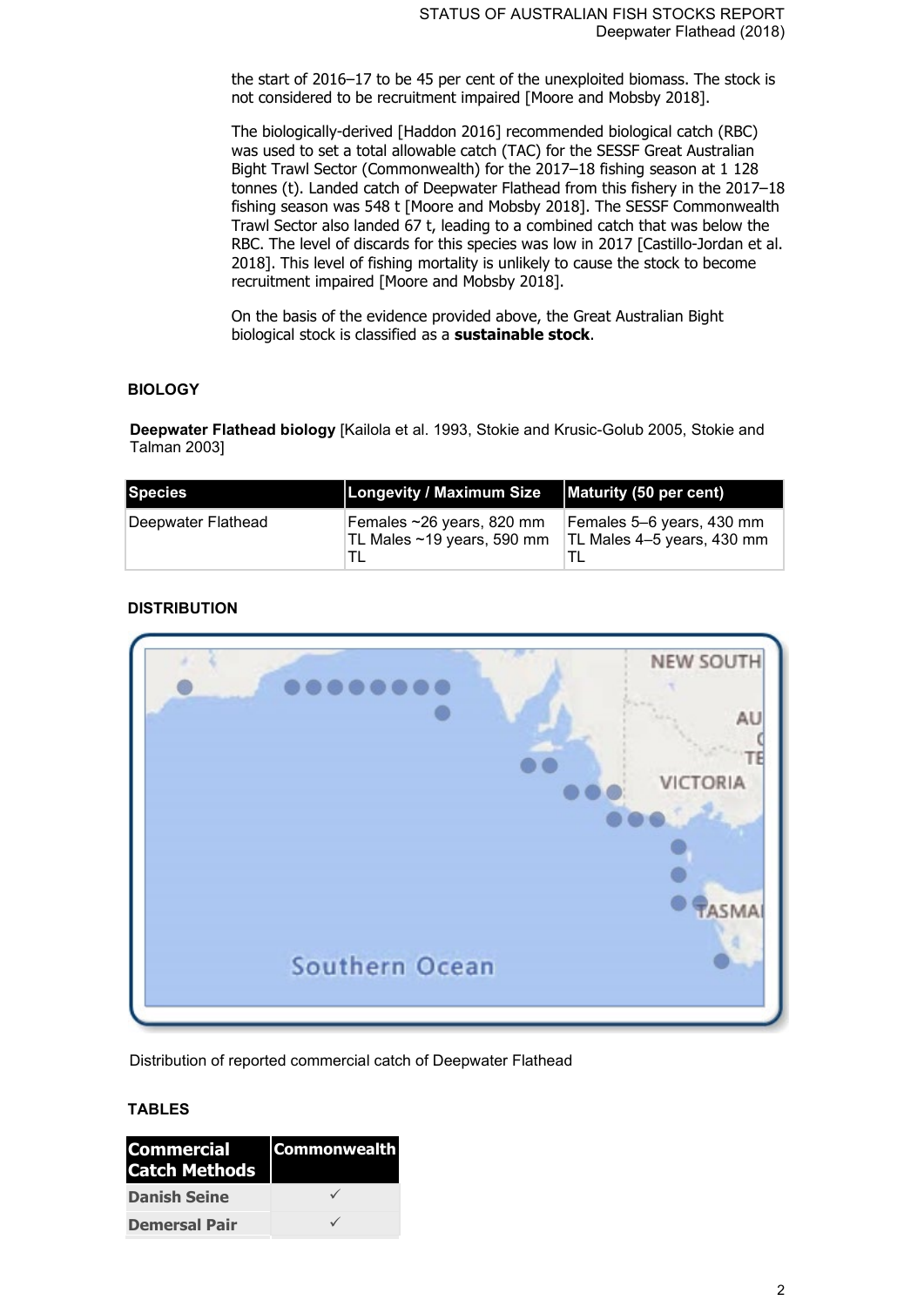#### STATUS OF AUSTRALIAN FISH STOCKS REPORT Deepwater Flathead (2018)

| <b>Trawl</b>          |  |
|-----------------------|--|
| <b>Midwater Trawl</b> |  |
| <b>Otter Trawl</b>    |  |
| <b>Trawl</b>          |  |
|                       |  |

| <b>Fishing</b><br>methods |                     |
|---------------------------|---------------------|
|                           | <b>Commonwealth</b> |
| <b>Commercial</b>         |                     |
| <b>Danish Seine</b>       |                     |
| <b>Otter Trawl</b>        |                     |

| <b>Management</b><br><b>Methods</b> |                     |
|-------------------------------------|---------------------|
|                                     | <b>Commonwealth</b> |
| <b>Commercial</b>                   |                     |
| Gear<br>restriction<br>S            |                     |
| <b>Limited entry</b>                |                     |
| <b>Spatial</b><br>closures          |                     |
| <b>Total</b><br>allowable<br>catch  |                     |

## **Active Vessels**

| <b>Catch</b>        |                                                              |
|---------------------|--------------------------------------------------------------|
|                     | <b>Commonwealth</b>                                          |
| <b>Commercial</b>   | 66.9176t in<br>SESSF (CTS),<br>547,592t in<br>SESSF (GABTS), |
| <b>Indigenous</b>   | Unknown                                                      |
| <b>Recreational</b> | Unknown                                                      |

SESSF (CTS) Southern and Eastern Scalefish and Shark Fishery (Commonwealth Trawl Sector) (CTH), SESSF (GABTS) Southern and Eastern Scalefish and Shark Fishery (Great Australian Bight Trawl Sector) (CTH),

**Commonwealth – Recreational** The Australian Government does not manage recreational fishing in Commonwealth waters. Recreational fishing in Commonwealth waters is managed by the state or territory immediately adjacent to those waters, under its management regulations.

**Commonwealth – Indigenous** The Australian Government does not manage non-commercial Indigenous fishing in Commonwealth waters, with the exception of the Torres Strait. In general, non-commercial Indigenous fishing in Commonwealth waters is managed by the state or territory immediately adjacent to those waters.

### **CATCH CHART**